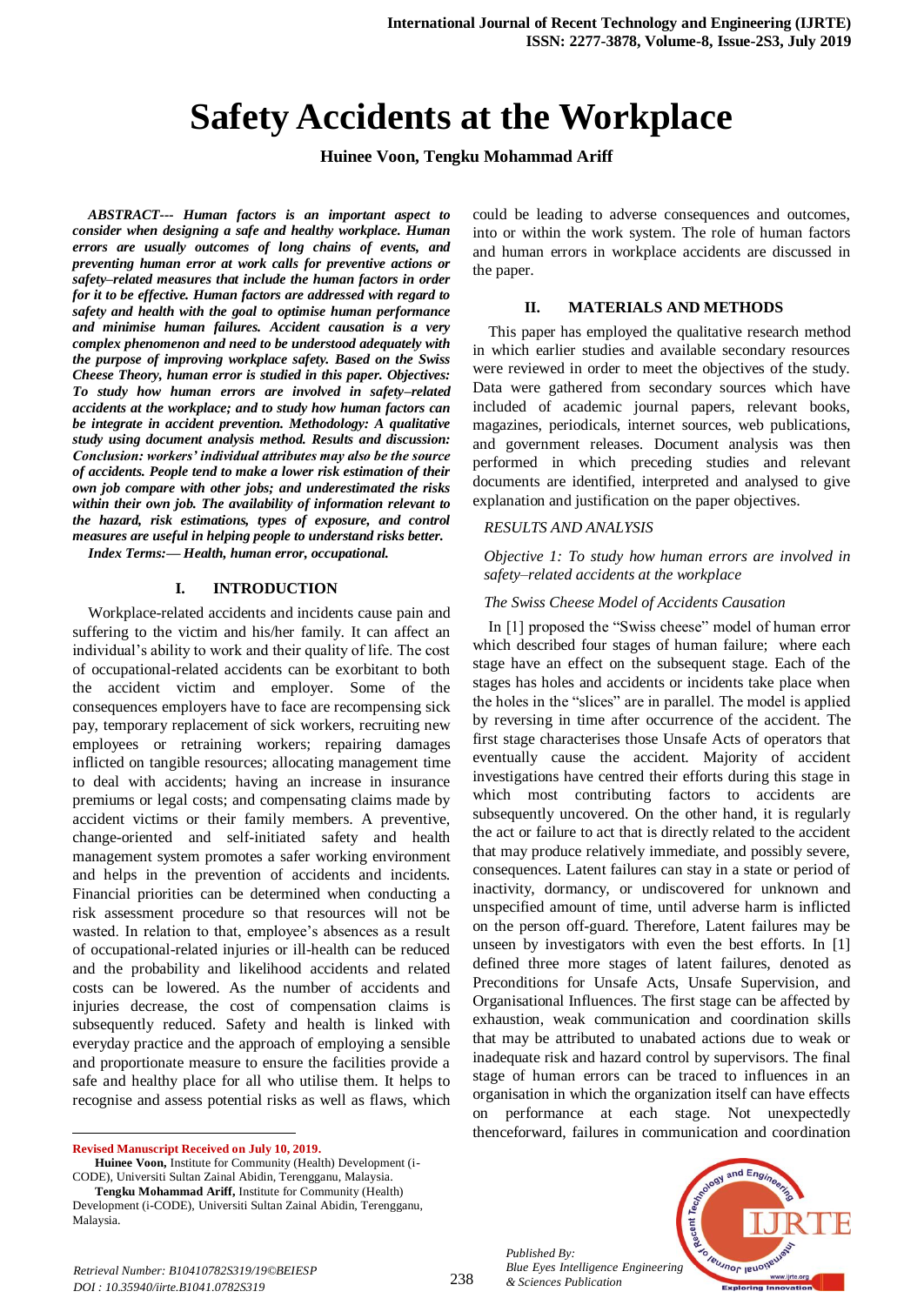can start to present or unrevealed underlying preconditions that can influence work behaviours and prompt errors. In view of that, it is necessary that both investigators and experts analyse completely the sequence of accident and study it beyond the context.

Defensive layers resemble the slices of Swiss cheese, which contain a lot of holes. The holes allow a trajectory for accident to take place, which hazards are exposed and emit adverse effects to people who come into contact with the hazards. The holes are due to active failures and latent conditions that may eventually combine and lead to negative work outcomes. Active failures are defined as the dangerous work behaviour executed by individuals that have direct contact with the system which comprises of several types such as slips, lapses, errors, mistakes, and violations [1]. They have immediate and typically momentary effects on the reliability of the defences. However, nearly all of these actions have contributing factors that can be traced backward in time and up through the hierarchy of the system. Active failures have a direct effect and are typically caused by front-line workers. In circumstances when error is not tolerated, active failures produce a direct effect on safety and health.

Latent conditions are described as the unavoidable internal elements that exist and produce in the system. Latent failures are due to weak decisions by high-level decision makers or designers they can be imprecise, not always incorrect but has the possibility for bringing problems into the system. It involve two types of undesirable outcomes: they may be interpreted as error inducing conditions in the local work environment, for example time pressure, shortage of employees, insufficient resources, exhaustion, and not having the right competency/capability or produce permanent holes or flaws in the defences, that may be due to repeated false danger alarms and signs, impracticable procedures, design or construction defects. Latent conditions may stay inactive within a lengthy timeframe before merging with active failures and resident causes in the organisation to produce chances for accident to occur. Latent conditions are recognised and fixed ahead of undesirable consequences. Therefore, having a proactive risk management is perhaps preferable compare to reactive risk management.

# *The Human Factors Analysis and Classification System (HFACS)*

HFACS explores the unsafe acts, preconditions for unsafe acts, unsafe supervision, and organizational influences. It is a framework that organised Reason's concepts into the pragmatic setting, classifying 19 causal categories in the four stages of human failure. In HFACS Level 1, Unsafe Acts is categorized into Errors and Violations, each with its own subcategories. Skill-based errors are errors that take place during the worker's execution of a routine such as failure to concentrate, checklist mistakes, and bad habits when performing highly expertise tasks concerning to procedure, training or competency that result in dangerous circumstances. Errors are the resultant of unintentional behaviours, whereas violations are a deliberate ignorance towards rules and regulations. The violation of the rule by the British Highway Code that required motorists to not slip

and remain in control of their vehicles at all times is an example of unintentional violation [2].

Decision errors occur when the behaviours or conducts of the workers proceed as what have been planned yet the decided plan turns out to be insufficient or ineffective to attain the anticipated outcome due to exceeded capacity, rule-based error, and incorrect procedure that lead to an unsafe circumstance. Perceptual Errors arise when a worker's sensory input is reduced and a decision is created set upon incorrect information. In Routine Violations are regular actions made by the worker and but condone by the authoritative party. Violations which are an exceptional difference from organisation, neither predictable of the person nor tolerated by the organisation are called Exceptional Violations.

Environmental factors, condition of operators, and personnel factors are three categories in Level 2, The Preconditions for Unsafe Acts, with each group contains subcategories. Environmental factors is characterised as the physical and technical aspects that influence practices, conditions and behaviours of the person that can lead to human error or harmful circumstances. Condition of operators characterises the poor mental and physical conditions; and the limitations aspects that could influence practices, conditions or behaviours of the individual and give rise to human error or dangerous circumstances. Personnel factors involve resource management and individual disposition factors that influence practices, conditions or behaviours of the person, and effect in human error or hazardous situations. In Environmental Factors, Physical Environment describes factors that involve both the work settings and the ambient environmental conditions that the worker is exposed to. Technological Environment includes factors that are relating to design and automation issues such as the design of machines, equipment, instruments, or tools; design of display/ user interface on controls; checklist design; and task related issues and automation. Adverse Mental State is concerning with factors linked to mental conditions such as stress, mental fatigue, or motivation that can influence work. Adverse Physiological State describes factors that involve health or physical conditions such as medical disorder, physical fatigue, and hypoxia that have an effect on work. Physical/Mental Limitation occurs when a worker not has the physical or mental capacities during execution of a task such as having visual limitations and slow reaction time to get by with work situations. Resource Management describes the factors or aspects in communication, coordination, planning, and cooperation. Personal Readiness is related with off-duty behaviours prerequisite in order to carry out a job excellently such as abiding to worker rest requirements, alcohol restrictions, and other off-duty orders.

In Level 3*,* Unsafe Supervision is break up into four categories. Inadequate Supervision explains the responsibility of supervisors in making sure a task is executed safely and effectively by offering the chance to do well with enough guidance, training, leadership,

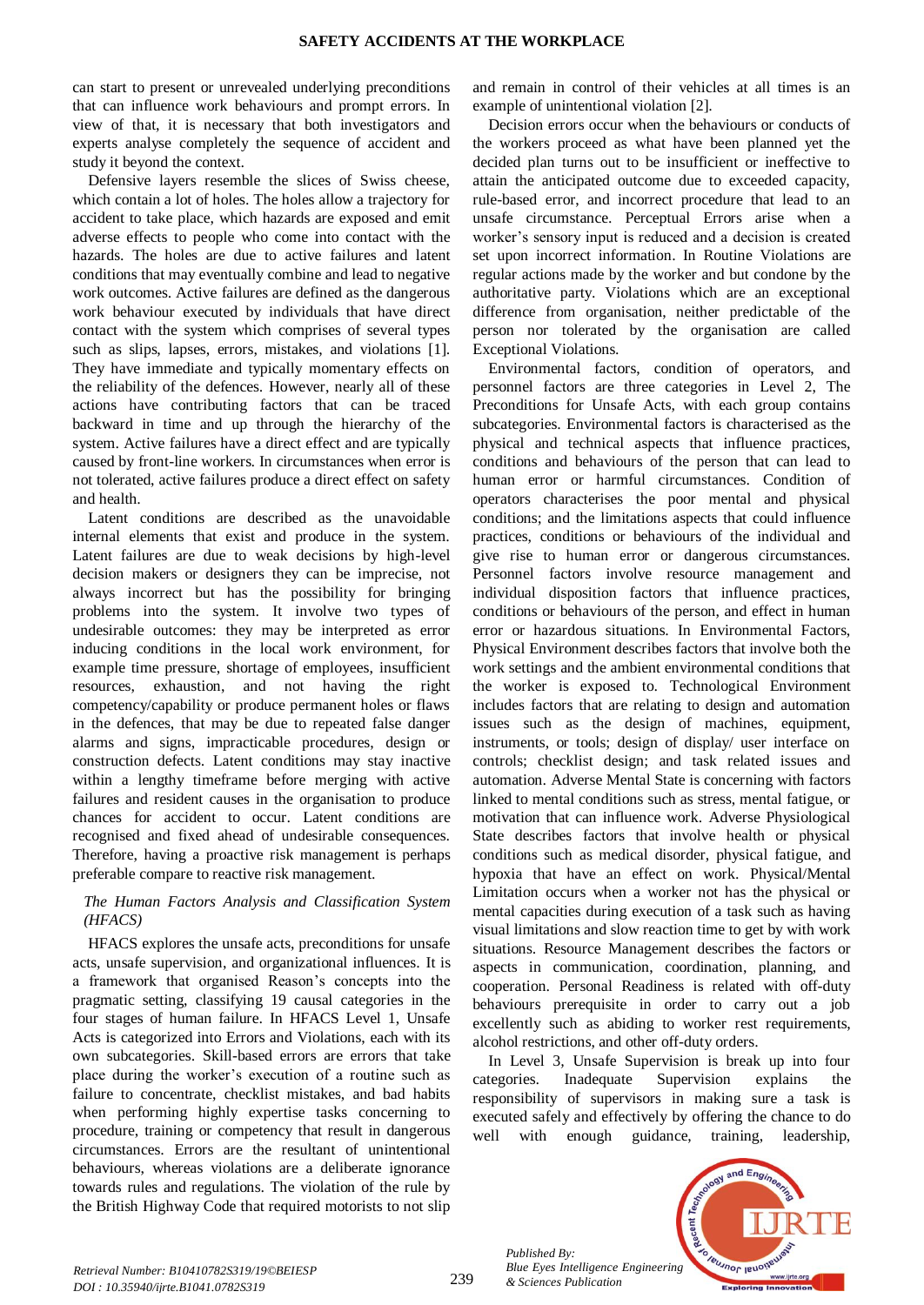supervision, or incentives to workers. Plan Inappropriate Operation describes operations that can be acceptable and changed during urgent situations such as risk management, staff pairing, and operation pace, but intolerable during routine operation. Fail to Correct Known Problem defines those occasions when supervisor acknowledge faults, defects, or flaws. Yet, operations are allowed to continue incessantly although there are reports of unsafe tendencies, initiation of corrective action, and rectification of safety related issues. Supervisory Violation occurs when existing rules and regulations are intentionally ignored by supervisors such as enforcement of rules and regulations that may be consequently allowed preventable dangers, and poor documentation.

In Level 4, Organizational Influences is divided three subcategories. Resource Management involves the allocation of budget and also the maintenance of organizational assets. Organizational Climate defines the working atmosphere in the organization such as organisational structure, policies, or culture. Operational Process includes organizational decisions and procedures run everyday activities such as operations, procedures, and supervision in an organization [3].

#### *Heinrich Law of Accidents*

Hazards consist of both evident dangers and latent dangers. Accidents take place through the interaction of risks and hazards. According to Heinrich's Law, there is a rule of thumb that on industrial accidents that for every major accident there are 29 minor accidents and 300 abnormalities [4]. Looking at safety from this angle, the occurrence of similar minor accidents enables us to be aware of the possibilities for major accident. Major accidents could be prevented through the experience of minor accidents as it gives opportunities to learn from the error [5].

## *The Domino Theory*

The domino theory is an accident causation model proposed by [4] which states that of all accidents, 88% are due to unsafe acts of human, 10% caused by unsafe actions and 2% by "acts of God". A "five-factor accident sequence", in which Heinrich depicted the accident sequence in five factors represented as domino blocks. Every factor would trigger the next sequence to topple the dominoes positioned in a row. It is a linear accident sequence of preceding factors resultant in accident and injury. The removal of a domino block or interventions can prevent accidents from occurring.

## *Human Error*

Human error is defined as an action or decision which was not deliberate or intended, which involved a deviation from an established or accepted standard, and which results in an undesirable consequences. It is generally accepted that most safety accidents and incidents were caused by human error [6]. As stated in [7], the definition of human errors is vague as they contain a complex sequence of events and for that reason an elusive occurrence to study. In [1] defined "human error" to include all those events where a preplanned sequence of mental or physical actions that fails to reach its intended result, and when these failures cannot be due to some actions of intervention. Contrariwise, it has been believed that to err is human. Thus, human error is a component that cannot be completely eradicated, but if the errors are detected, they can also be avoided. Based on the traditional viewpoint, failure and accident attributed to human error while in a contemporary philosophical view it is a sign of failure which indicates the present underlying issues in a system. Human error is therefore attributable and systematically associated to people, tools, tasks, and functioning environment [8], [9]. Human errors can be classified into a few types. Action errors' are errors that are not planned, which can be further classified as 'slips' or 'lapses'. Errors which the actions are intended [10] are "mistakes" or 'thinking errors'. The involuntary characteristics of such errors put them apart from "violations" where deliberate actions occur when people consciously and intentionally take on an incorrect choice of action. Human error can be the results of active failures at the front-end and latent failures which.

#### *Violations*

Violations happen where actions deviate from safe procedures standards or rules, whether they are intentional or erroneous [1], [11]. Violation is defined as any intentional or deliberate deviations from rules, procedures, instructions and regulations. The disobeying or violating of safety and health rules or procedures is the primary cause of most work-related accidents and injuries. For instance, detaching the safety guard on heavy duty machines or manoeuvring a vehicle over the permitted speed limit will undoubtedly raise the risk of an accident. Health risks are also greater when there is a disregard for rules. A worker who breaks the site rules on wearing personal protective equipment may increases his/her risk of developing occupational diseases. Knowledge on why people break rules can aid in the evaluations of potential risks from violations and in the design of control strategies in order to manage these risks efficiently. Rules at the workplace are broken for various reasons. Majority of the violations are prompted by a desire to execute the task regardless of the current limitations. Violations are classified into three categories which are routine, situational and exceptional.

## *1. Routine Violations*

Routine violations happen when the regular methods of conducting work tasks deviate from the prescribed rules and procedures. Frequently routine violations are normal among a group of workers that they are no longer seen as violations or believed to be risky behaviour. Violations created on risk assessment are routine violations in general but are complemented by a risk assessment authorised by the management. The investigation on the Clapham Rail Crash presented that routine violations have a major role. Maintenance working practices had been worsened after a period of time to which the prescribed rules and procedures for working were routinely violated and also attributable to the inadequate supervision and training, permitting the circumstances to persist occur [12]. Routine violations can be reduced through assessing risk, reducing risk-taking, increasing the probability of detection and reducing the number of irrelevant rules [13].

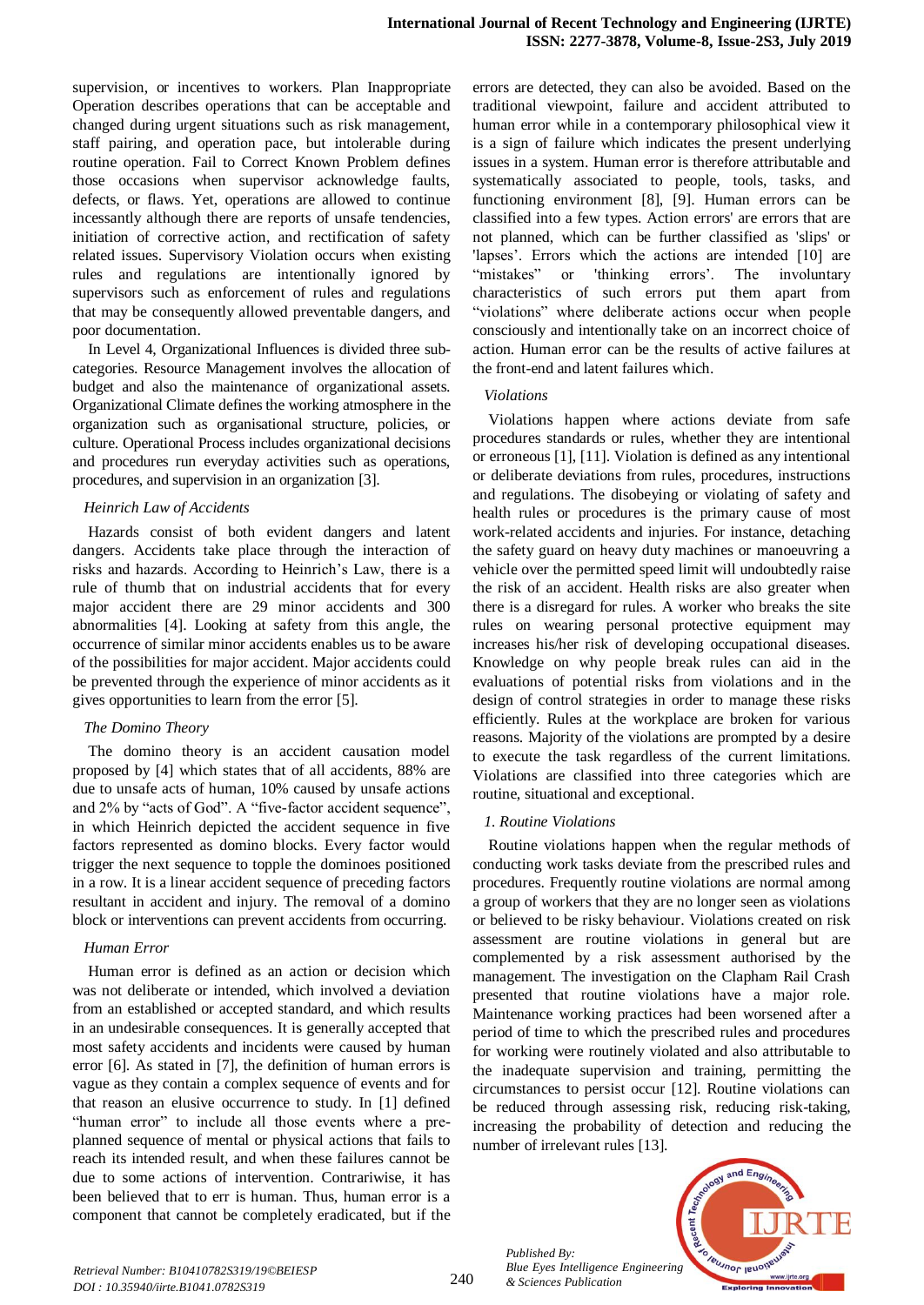#### *2. Situational Violations*

Situational violations are characterised by [1], [2], [12]. Situational violations ensue when situations at work necessitate or encourage workers to violate certain rules. Pressures from work such as chasing deadlines, shortage of staffs for the workload, unavailability of the proper equipment, or extreme weather conditions are several factors that contribute to breaking of rules in situational violations. Situational violations can be minimised by looking into some aspects relating to the working environment that can be improve such as adjusting the workplace settings; arranging proper supervision; enhancing work design and planning; and creating a positive safety and health culture [13].

#### *3. Exceptional Violations*

Exceptional violations take place in rare situations such as during crisis and might even be unavoidable in those circumstances. It is thought that violation is required to deal with the exceptional situations. Exceptional violations occur infrequently and only ensue when something has taken a wrong turn, gone amiss, and the outcomes turn out badly and are not as what a person required, intended, or wanted; incorrect or inaccurate, unfitting or unsuitable; not according with established standard, method, or procedure; or having flaws or improper. Exceptional violations occur when something is done in a wrong manner, mistakenly, or erroneously; in the wrong course or direction. A person may feel that he needs to break a rule in order to solve a new problem although he is already aware that he will be putting himself at risk by believing in misconceptions that the advantages outweigh the risks. Exceptional violations can be reduced by providing more training for rare and emergency events; and evaluate the potential for violations when conducting risk assessments [13].

#### *A. Errors*

Errors can be categorized into three types: slips, lapses and mistakes. Slips and lapses may take place in common activities and do not necessarily require high cognizance demand. These tasks are called 'skill-based' and are very vulnerable to errors if attention is diverted and being distracted and unfocussed, even momentarily. Manoeuvring a car is a common skill-based task for most people. Slips and lapses are the errors which are made by even the most experienced, skilful and highly-motivated people or experts [1]. They frequently result in omitted steps in repair, maintenance, calibration or testing tasks. Awareness of these types of errors is crucial and equipment and tasks should be designed as to avoid or minimise their occurrence. The room to identify and fix such errors can also be increased and it can be beneficial to make every individual aware that slips and lapses exist and be taken into consideration in accident investigation.

## *1. Slips*

Slips are failures in executing the actions of a task. Slips happen as the consequence of minor errors of execution [1], [11]. They can be explained as executed actions that are not carried out according to what one has intended to do. Common slips may include performing an action in haste in

a work process or holding it off for too long; omitting a step or sequence of steps from a procedure; doing an action with too much or too little effort exerted; or doing the right task but in an inappropriate way.

## *2. Lapses*

Lapses cause people to fail to remember the action to be executed, to forget their position in an assignment or fail to recall the actions they had planned to carry out. Lapses happen whilst a person happen to be unfocused and fails to accomplish a work process or forgets a procedure while carrying out it [1], [11] due to distractions and interruptions to tasks or activities.

## *3. Mistakes*

Mistakes are a more complicated type of human error in which individuals executing the incorrect action believing it to be the appropriate and correct action. Mistakes happen when actions follow to an inadequate plan [11]. Mistakes could be categorised into rule-based mistakes and knowledge-based mistakes. Rule-based mistakes occur when the human behaviour is built on prior knowledge that may include memorized rules or familiar procedures. People are inclined to apply familiar rules or solutions although when the solutions to the problems are not the most appropriate or useful. In unfamiliar context people have to revert to deliberate goal making, and improvement in planning process. Knowledge-based reasoning in which a person relies on experience to solve a task can eventually lead to misdiagnoses and miscalculations**.** However, it is worthy to note that human errors usually ensue if an individual is not experienced; and receive the incorrect or incomplete information on potential hazards. Lack of understanding typically results from the failure to communicate efficiently.

# *B. Approaches to Human Error*

A top-down approach and a bottom-up approach are two paradigms identified to control human error. In a top-down approach, rule violation occur when described rules in safety management systems that meant to regulate undesired behaviours of workers are not obeyed by the workers. In a bottom-up approach, experience and expertise are seen as the most appropriate for which informal 'procedures' to follow  $[14]$ . In  $[15]$  proposed the Skill – Rule – Knowledge model which consists of three levels of human performance to understand human error and human performance in general. Skill-based behaviour characterises sensorimotor performance involuntarily with no conscious control and performance is according to subroutines which are dependent on higher level control. Rule-based behaviour occurs in a familiar work condition, in which performance is goal-oriented but defined by feed-forward control via a consciously controlled stored rule. Knowledge-based behaviour occur in unfamiliar circumstances, in which a goal is explicitly formed on an analysis of the situation and the general aims of the individual where the means should be identified and chosen based on the context's

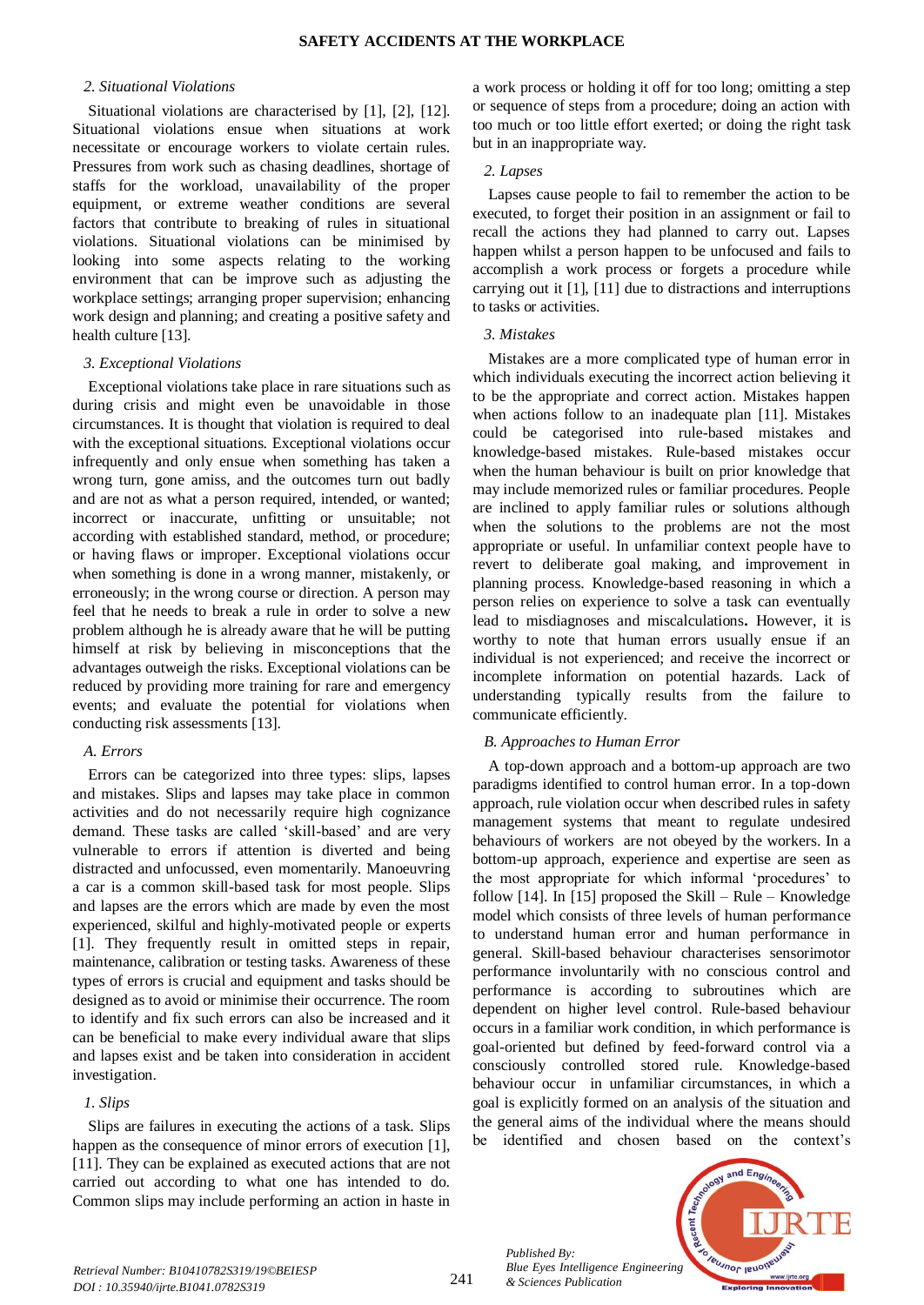requirements. In [1] linked the types of performance with a the types of error the Generic Error Modelling Systems in which skill-based behaviour comprises of slips and lapses; rule-based behaviour includes rule-based mistakes; and knowledge-based behaviour consists of knowledge-based mistakes. Slips and lapses are defined as automated unconscious failures of automatic processing of attention/memory when carrying out routine actions which are noticed fairly rapidly. Rule-based mistakes is defined as errors of rule-based behaviour by using the wrong rule for a particular condition frequently incline to keep repeating the same wrong action. A knowledge-based mistake is defined as errors of the cognitive or knowledge-based processing in which a problem is incorrectly or not evaluated and this leads to an error.

Several empirical studies presented in relation to human error in various work sectors. A study utilising the Absolute Probability Judgement was carried out by [16] to examine human errors in a Serbian electric power company. The study reported that failure to utilised prescribed tools and unavailability of job authorization was human errors with the highest probability of happening. In the aviation industry, a study conducted by most of the commercial airlines accidents in the United States were attributable to pilot error, where more than 50% were skill-based errors, more than one third were decision errors, less than one in every ten perceptual errors with final group were violations of regulations [17]. In [18] analysed incident reports and found that the reporting of skill-based errors was more unswerving compare to those of rule- and knowledge-based errors. In 19] also studied a larger data set later and indicated that only skill-based errors were linked to work accidents. In a study analysis of 508 mining incidents and accident in Australia done by [20] found that skill-based errors were identified as the most common unsafe act in mines where unintended or missed operations were the major and common skill-based errors, where they were the consequence of a failure in visual monitoring or the unplanned activation of a control.

## *C. Failures Causing Human Error*

Failures in complying with requirements can be due to inadequate understanding regarding HFACS that may trigger human error. Accidents it's not always about violating the rules, 'ill fate', flaws in equipment, tools, or machines, even though all of these can and do occur and can clarify why accidents happened. When classifying error, omission, commission, and extraneous activity are the three aspects that can be investigated when identifying the causes of error. In [21] categorised human errors into errors of omission and commission. Omissions mean leaving something necessary out when workers fail to execute a required task. Commission is described as carrying out something wrong or doing something correct, but in the wrong context such as when tasks are carried out incorrectly or doing something that is not necessary**.** Extraneous activity is defined as doing something extra within or beyond a task, which is harmful.

## *D. Managing Human Error*

Managing human error comes within two perspectives. The first one involves the individual and his characteristics and traits, such as age, gender, type of learning style, risk taking tendencies and so on; and the second one involves the perspective of the broader, organisational culture, management structures and current climate, training provided, and existing reward systems. Aspects relating to the physical plant, machines, maintenance, upkeep, and housekeeping of the aforementioned are included within both of these sub-systems. When examining human error, one should be able to differentiate between error types and causes. An error type is related to well-defined performance goals and therefore a human task. Causes are linked to the pertinent underlying in a human information-processing model and categorized into either a skill, a rule or a knowledge based error. Causes of error can be attributed to a wrong mental model where an individual sees the way something is best carried out and execute it in that way as it seems instantly as the correct way, while it is not the case. The reason of this can be due to the insufficiency of training and poor re-enforcement of training, outdated procedures or bad modelling. Also that, an error can occur due to one's believes that it's worth it to have a number of errors every week as it is intentionally created for completing work faster. This will eventually lead to risk tolerance in which errors are allowed to happen due to poor supervision in the vicinity, lack of training on safety, lack of both positive and negative reinforcement, and insufficient monitoring. Another cause of error is demand overload. Too many demands and not enough support prompts or lead an individual to make stress-related error that resulted from mistakes during work. A study carried out by [22] on British construction sites, skill-based errors and knowledge-based errors both resulted in nine fatalities, while rule-based errors caused three fatalities. 70 human factors that caused hand injuries were identified by [23] in a study conducted in Mexico. The factors were subsequently categorised into four groups, namely personal factors, human error, unsafe conditions, and organizational factors. Incorrect handling of heavy objects, attempts to reduce time in carrying out work tasks, and disregard of safety rules and procedures were identified as the most common types of human error.

#### *Objective 2: To study how human factors can be integrate in accident prevention*

## *E. Human Factors in Risk Management*

Through the risk assessment conducted; hazards and risks could be eliminate or reduce. If elimination is not feasible then the alternative possible mechanisms will be considered. A workplace risk assessment is a continual, on-going process or a basic investigation of what could possibly cause harm to people in the workplace and evaluation of whether adequate safety measures are applied or whether extra precautions should be implemented to prevent injury to persons at risk, employees and members of the public. Accidents and ill health can have undesirable impact on



*Published By:*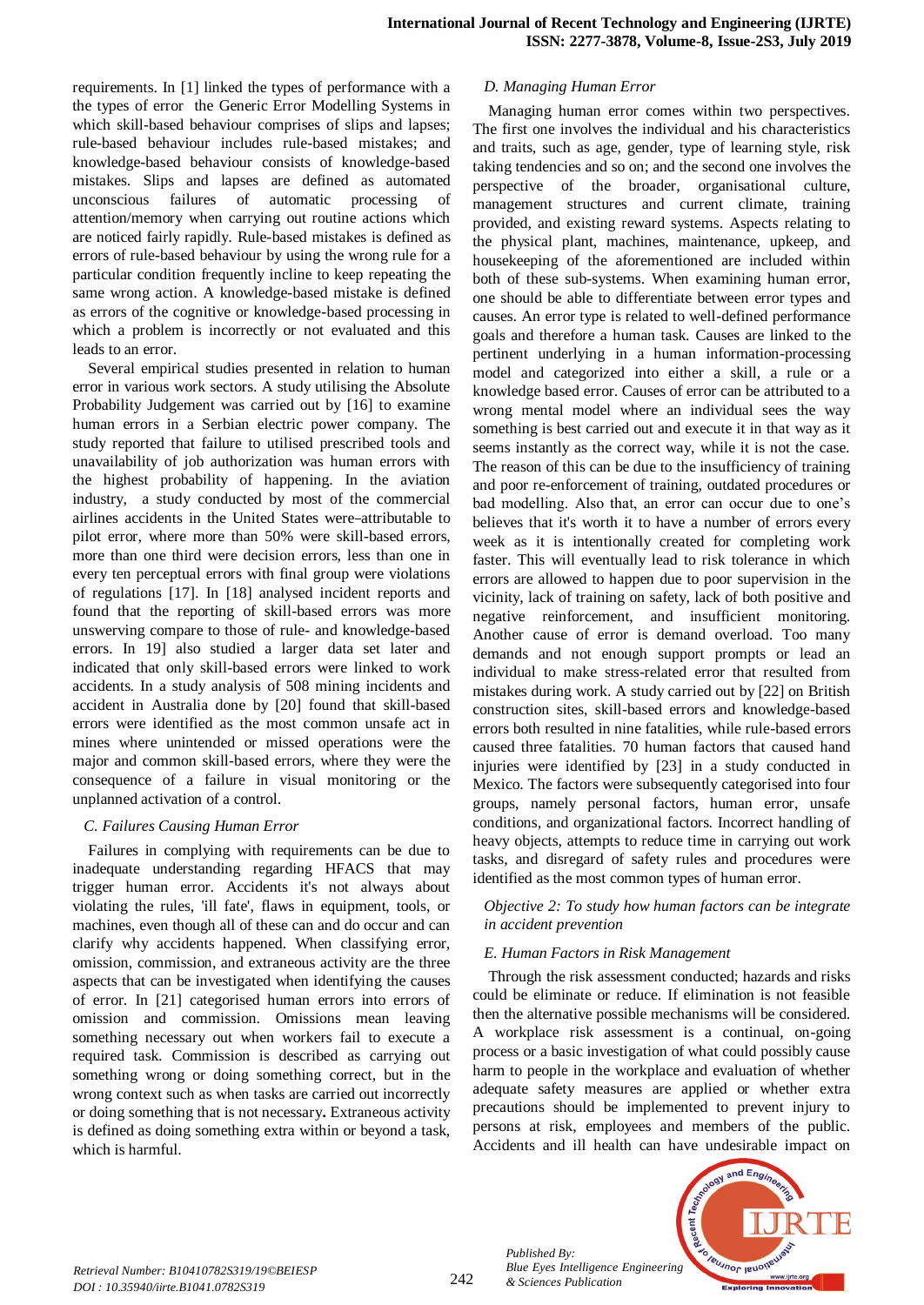quality of life other than affecting businesses and organisations. Insurance costs or other financial penalties increase when output is lost and machinery is damaged. In many countries, employers are legally required to assess the risks in the workplace with the purpose of preparing a plan to control these risks. A risk assessment is a detailed, continual, and ongoing process to examine of what could cause harm to people or put people at risk in the workplace. Risk assessment allows an evaluation of whether adequate controls are in place or whether additional measures should be implemented to prevent harm to those at risk, including employees and members of the public. While it may be beneficial to use information gathered from workplace inspections when conducting risk assessments, there is a clear difference between risk assessments and inspections even though they are similar. A risk assessment identifies the hazard and the required control measures, whereas an inspection verifies whether the necessary control measures are actually being implemented.

There is no exact definition of the term human factor. In a Swedish study with ten professional accident investigators, the findings indicated that the definitions of human factor always change in the dynamic process of producing and comprehending language, are context-dependent, and appear in discourse [24]. The similar statements are also addressed in relation to safety and health. Proportionate approach to human factors in risk assessment is taken by organisations according to their hazard and risk profile when controlling risks and hazards. However, the risk assessment approach can only be made more explicit when the hazard calls for it, such as when there is a major or significant occupational safety and health hazards that expose workers to considerable size of harm. In both cases, an adequate understanding of the human role in the related task or activity is required. Through risk assessment, tasks or activities which are safety critical or expose people to occupational health hazards are identified. Yet, it should be kept in mind that the approach to human factors in risk assessment should be proportionate to hazards according to the types, sizes, areas of specific expertise, specific social context among so. A qualitative approach may be sufficient for some industries but a quantitative approach may be appropriate for some major hazard industries [25].

## *F. Accident and Incident Prevention*

Accident causation is a very complex phenomenon and need to be understood adequately with the purpose of improving accident prevention. Studies regarding accident causation hold great promise for individuals who are looking into developing the related theories

According to [4], accident is defined as an unexpected and uncontrollable circumstance that can cause individual injury or probability thereof. The unintentional or unexpected circumstance may possibly lead to damages to physical resources, individual injury, work failure and delay, or having multiple or several of these conditions combined and then leads to individual injury [26].

Accident is defined as an event that results in injury or ill health, while an incident is a near-miss or an undesired circumstance. Near miss is an event that has the likelihood to cause injury or ill-health, while not causing harm.

Undesired circumstance is a set of conditions or circumstances that have the potential to cause injury or illhealth. On the other hand, the OHSAS 18001 Occupational Health and Safety Management Systems Requirements Standard [27] emphases on the definition of an incident which an incident is indicated as an occupational-related events in where an injury or ill health of any severity or fatality occurred, or could have occurred. An accident is viewed as a specific type of incident where an injury or illness actually happens, while a near-miss is an incident without injury or illness. Thus, an incident can be either an accident or a near-miss. Incident is frequently also defined to, as an event that has the possibility to cause harm, but did not. Incident is then viewed as an alternative word for a near-miss event [28]. These variations in terminology and definitions have to be kept to mind when examining safety literature or accident investigation techniques.

## *G. Approaches in Accident Analysis*

In [29] identifies the tools and methods of analysis of incident and accident investigations into three types; sequential accident methods, epidemiological accident methods, and systemic methods [30]. Simple sequential accident methods describe the accident as the outcome resulting from a sequence of events that take place in a particular order. The accident is unexpected and inadvertent and results in an unwanted end-result initiated by one or more preceding events. Clear causality and distinguishable cause-effect relations are assumed in these models and which also involves a basic event chain model. In [4] domino-effect model is an example of sequential analysis methods. Epidemiological accident methods hold that an accident is the outcome of several factors which exist concurrently as both clear and latent factors. In [1], [31] Swiss-cheese model of incident causation is an example of epidemiological models of incident causation [32], although it has limited information regarding its application in the actual world or everyday settings. Strictly speaking, the theory did not explain or specifies the "holes in the cheese" actually means, from the perspective of daily functions or circumstances. Lastly, systemic methods of analysis define the characteristic performance on the level of the system, rather than a structural decomposition of the system. Accidents are emergent phenomena of the normal functioning of a system where accidents are viewed as common and natural, expected phenomena. Furthermore, systemic models try to explain for assumed non-linear effects, in which a small input or cause into the system can have a much greater amplified outcome afterwards. Several systemic models have designed their own new methods for incident investigation such as Accimap, FRAM, STAMP and Extended [29], [33], [34].

## **III. DISCUSSION & RESULTS**

Although new technologies are included in the process design and implementation phases, the variances in human behaviours and inconsistent functions of machines or



*Retrieval Number: B10410782S319/19©BEIESP DOI : 10.35940/ijrte.B1041.0782S319*

*Published By:*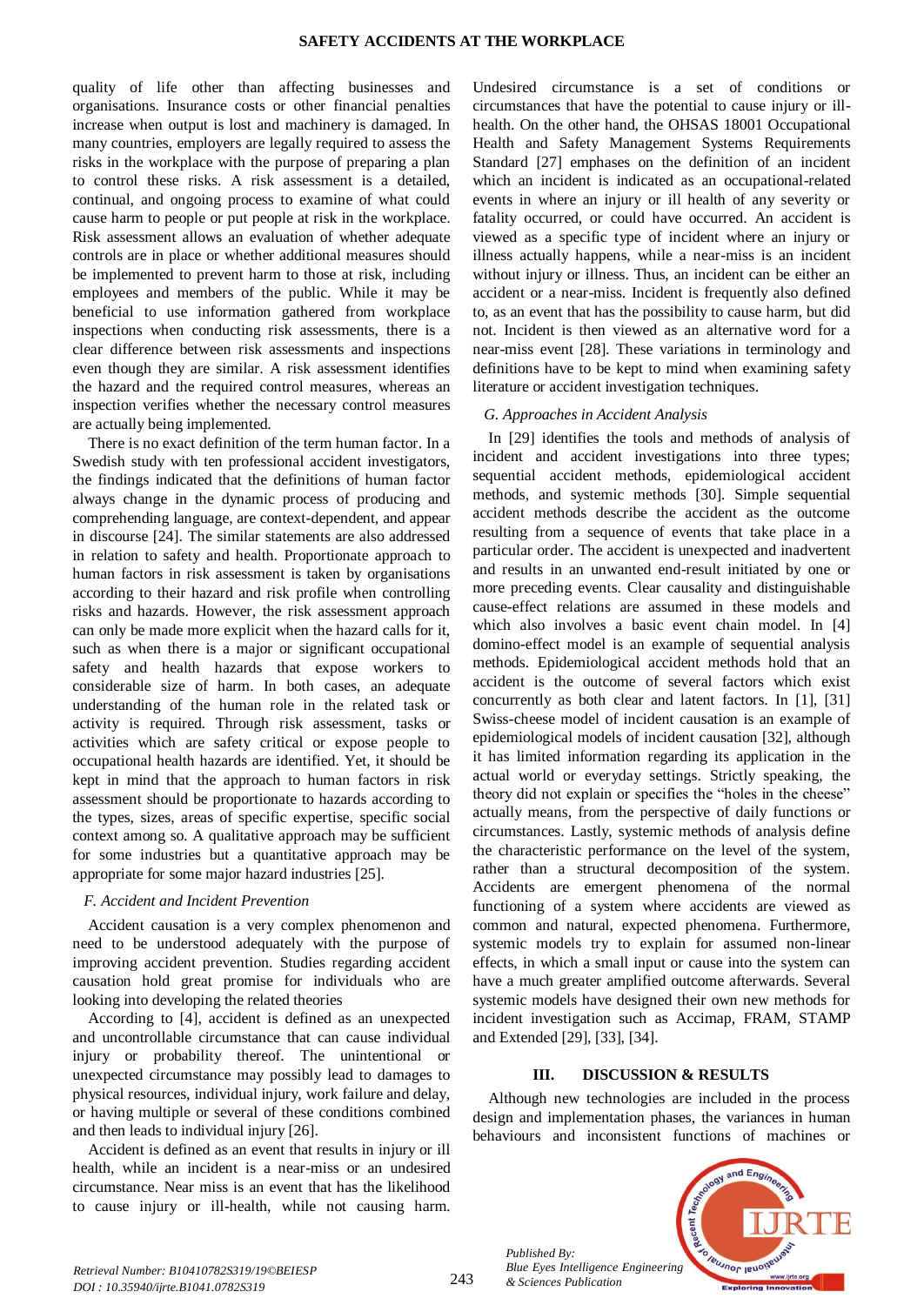equipment frequently cause concerns in the manufacturing industry. Unforeseen human errors and machine failures disrupt the system, creating or leading to fluctuation in the production. Researchers have demonstrated that human errors are mostly identified as the main factor in manufacturing accidents [35]. The accumulation of mental workload or limited allocation of organizations' resources, due to a poor understanding of the damages that could be cause by human errors have worsen the situation [36], [37]. When designing systematic measures or programs for increasing reliability and for adjusting reliability prediction for risks, an investigation on human error in accidents should be considered by including human factors aspects in the working environment that can prevent accidents attributed to human error consecutively [35].

Human errors are usually outcomes of a series of events. Reducing human error at work calls for several kinds of preventative measures or approaches that involve developing safety awareness at the individual and organisational level. It may include technical approaches that require less human engagement [38]. People are generally uptight with performing an excellent job inapprehensive with the safety and health hazards that could be found in the work environment. A hazard is perceived as risky only when it is seen to be contributing towards adverse outcomes or if the individual feels himself vulnerable to the danger.

## **IV. CONCLUSION**

A worker's beliefs on the possibilities of contacting an illness may influence their view towards the hazard whether it is as significant or otherwise, and this can resulting in people to dismiss the threat in extreme cases. Furthermore, assessment of a hazard may also be affected by common biases in individual risk perception as people are poor at approximating the likelihood and especially bad at estimating risk. Hence, this is a critical aspect to look into as the frequency of accidents is likely to be greater when individuals underestimated the risks within their own job. The availability of information relevant to the hazard, risk estimations, types of exposure, and control measures are useful in helping people to understand risks better. Fearprovoking messages are not normally recommended given that people are tend to dismiss a threatening fear-provoking message and to presume and take it for granted that the message is dedicated for a different person. Frequent emphasis is required to ensure that evaluation of risk is reasonable.

## **REFERENCES**

- 1. J. Reason, Human Error. New York: Cambridge University Press, 1990.
- 2. P. Hudson, W. L. G. Verschuur, D. Parker, R. Lawton, and G. van der Graaf, "Bending the rules: Managing violation in the workplace," Society of Petroleum Engineers International Conference on Health, Safety and Environment in Oil and Gas Exploration, 1998, pp. 1-11.
- 3. D. A. Wiegmann, and S. A. Shappell, A Human Error Approach to Aviation Accident Analysis: The Human Factors Analysis and Classification System. London: Routledge, 2017.
- 4. H. W. Heinrich, Industrial Accidents Prevention: A Scientific Approach. New York: McGraw-Hill. 1959.
- M. Senda, "Safety in public spaces for children's play and learning," IATSS Research, 38(2), 2015, pp. 103-115.
- 6. J. W. Senders, and N. P Moray, Human Error: Cause, Prediction, and Reduction. Florida: CRC Press, 1995.
- 7. J. Rasmussen, Information Processing and Human–Machine Interaction: An Approach to Cognitive Engineering. New York: North-Holland, 1986.
- 8. S. W. Dekker, "Reconstructing human contributions to accidents: The new view on error and performance," Journal of Safety Research, 33(3), 2002, pp. 371-385.
- 9. D. D. Woods, S. Dekker, R. Cook, L. Johannesen, and N. Sarter, Behind Human Error. Farnham: Ashgate, 2010.
- 10. Health and Safety Executive, Human failure types. Available: http://www.hse.gov.uk/humanfactors/topics/types.pdf.
- 11. B. Strauch, Investigating Human Error: Incidents, Accidents, and Complex Systems. Florida: CRC Press, 2017.
- 12. Health and Safety Executive, Reducing error and influencing behaviour. 1999, Available: http://www.hse.gov.uk/pubns/priced/hsg48.pdf.
- 13. Health and Safety Executive (HSE), Improving compliance with safety procedures reducing industrial violations. Merseyside: HSE, 1995.
- 14. A. Hale, and D. Borys, "Working to rule, or working safely? Part 1: A state of the art review," Safety Science, 55, 2013, pp. 207-221.
- 15. J. Rasmussen, "Human errors. A taxonomy for describing human malfunction in industrial installations," Journal of Occupational Accidents, 4(2-4), 1982, pp. 311-333.
- 16. E. Stojiljkovic, M. Grozdanovic, and P. Stojiljkovic, "Human error assessment in electric power company of Serbia," Work, 41(Supplement 1), 2012, pp. 3207-3212.
- 17. S. Shappell, C. Detwiler, K. Holcomb, C. Hackworth, A. Boquet, and D. A. Wiegmann, "Human error and commercial aviation accidents: An analysis using the human factors analysis and classification system," in Human Error in Aviation, R. K. Dismukes, Ed. Abingdon: Routledge, 2017, pp. 73-88.
- 18. A. Hobbs, and A. Williamson, "Skills, rules and knowledge in aircraft maintenance: Errors in context," Ergonomics, 45(4), 2002, pp. 290-308.
- 19. A. Hobbs, and A. Williamson, "Unsafe acts and unsafe outcomes in aircraft maintenance," Ergonomics, 45(12), 2002, pp. 866-882.
- 20. J. M. Patterson, and S. A. Shappell, "Operator error and system deficiencies: Analysis of 508 mining incidents and accidents from Queensland, Australia using HFACS," Accident Analysis and Prevention, 42(4), 2010, pp. 1379- 1385.
- 21. T. Kern, Flight Discipline. New York: McGraw-Hill, 1998.
- 22. A. Hale, D. Walker, N. Walters, and H. Bolt, "Developing the understanding of underlying causes of construction fatal accidents," Safety Science, 50(10), 2012, pp. 2020-2027.
- 23. R. M. R. Martínez, A. M. Macías, and L. R. P. León, Human factors identification and classification related to accidents' causality on hand injuries in the manufacturing industry," Work, 41(Supplement 1), 2012, pp. 3155-3163.
- 24. N. Korolija, and J. Lundberg, "Speaking of human factors: Emergent meanings in interviews with professional accident investigators," Safety Science, 48(2), 2010, pp. 157-165.
- 25. Health and Safety Executive, Human factors in risk assessment. Available: http://www.hse.gov.uk/humanfactors/resources/riskassessment.htm.
- 26. F. Bird, and G. Germain, Damage Control: A New Horizon in Accident Prevention and Cost Improvement. New York: American Management Association, 1966.



*Published By:*